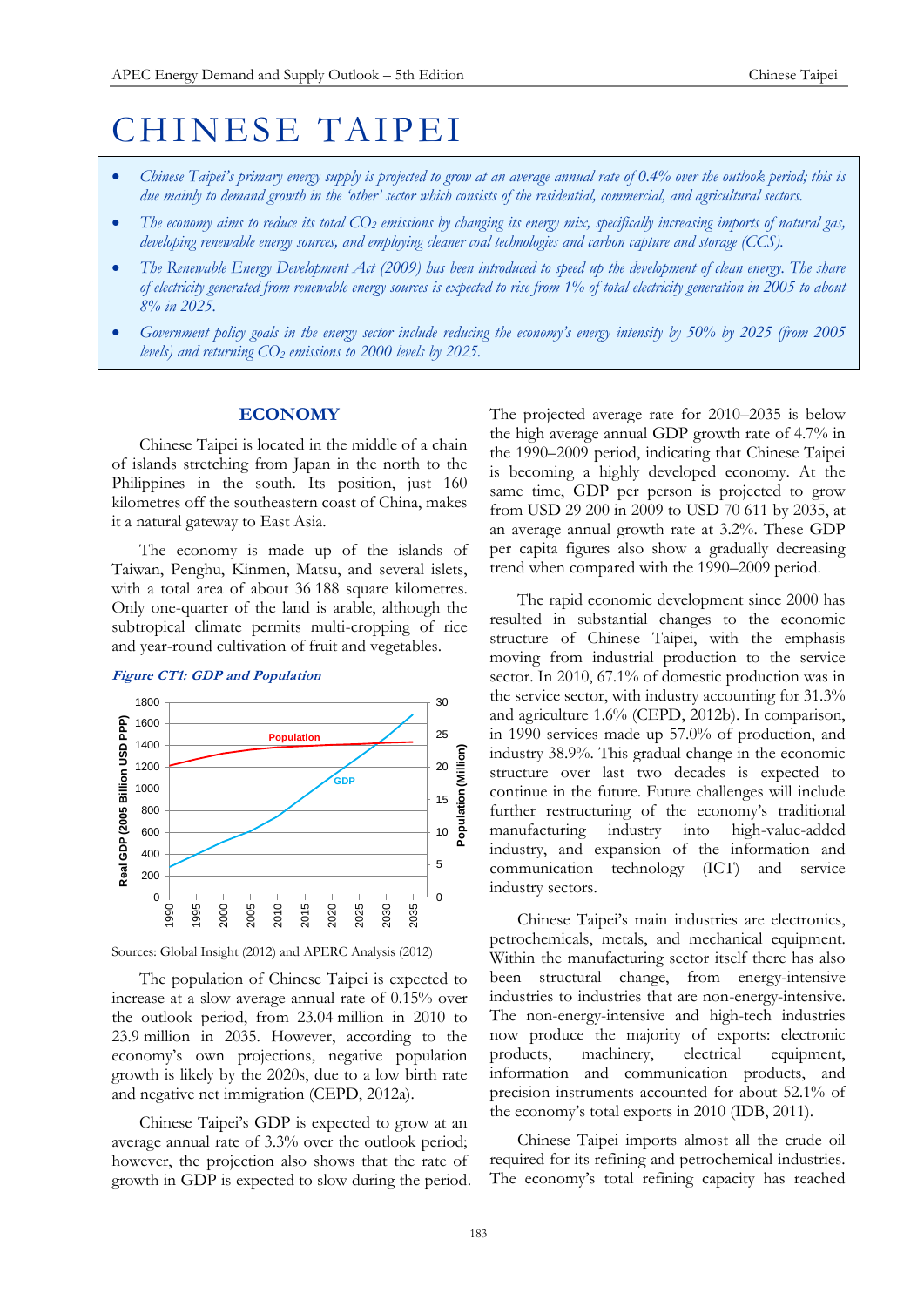1.26 million barrels per day, which exceeds the domestic demand for petroleum products—Chinese Taipei is a net exporter of refined petroleum products (BOE, 2012a).

The industry sector (including non-energy use) is the single greatest consumer of energy in the economy, accounting for about 64% of final demand in 2010. It was followed by domestic transportation at 18%, residential at 9% and commercial at 6%; agriculture and non-specified demand account for the balance. Energy use in industry is dominated by chemical and petrochemical processing (about 37% in 2010), while iron and steel production used about 15%.

Chinese Taipei has developed a comprehensive domestic transport system including two freeways and one high-speed railway running north–south across the island of Taiwan. Transport sector energy consumption totalled about 15.6 Mtoe in 2010 most of this was used in road transportation (about 11.3 Mtoe or 73%), with international aviation using about 2.0 Mtoe (13%). Chinese Taipei has been striving to reduce its automobile dependency (in 2010 there were about 5.9 million passenger cars in the economy) and to encourage the use of public transport (CEPD, 2012b). The public transport systems include a high-speed rail system, which runs 345 km from Taipei to Kaohsiung, and rail rapid transit systems in Taipei city (110 km), in Kaohsiung city (39 km), and in Hsinchu city (11 km) (MOTC, 2012). There are plans for construction of further rail rapid transit systems in urban centres, including in Taipei, Taichung and Kaohsiung.

The policies encouraging a shift to public transport have been successful in Taipei city, with the daily ridership increasing at an average annual rate of 18.74% from 1998 to 2011 (MOTC, 2012). In 2011 the Taipei Metro served, on average, 1.55 million passengers per day (TRTC, 2012). In 2010 the total number of registered vehicles (including heavy vehicles) was around 7.05 million, with 78% of those domestically produced (TTVMA, 2012). Between 2002 and 2011, the total number of vehicles increased only 19.1%, with motorcycles increasing by 26.7% over that period (MOTC, 2012).

As the majority of the population is concentrated in major cities, electricity is the main source of energy for almost all homes; the electricity demand has grown at an average annual rate of 4.2% from 1995 to 2010. Air conditioning in the summer season is a major source of residential electricity demand.

# **ENERGY RESOURCES AND INFRASTRUCTURE**

Chinese Taipei has very limited indigenous energy resources: domestic natural gas provides just 0.1% of the economy's primary supply, while hydro provides 0.3%, and geothermal, solar and wind power combined provide 0.2%.

Instead, Chinese Taipei relies on imports for most of its energy requirements and is a net importer of fossil fuels—in 2010 its import dependency was 99%. On an energy equivalent basis, oil formed the biggest part of the imports, at about 50% (coming mainly from Saudi Arabia, Kuwait and Iran); coal made up 38% (mainly from Australia, Indonesia and China), while imported LNG, mainly from Indonesia and Malaysia, made up 12%.

Two LNG terminals with a total capacity of 10.44 million tonnes were operating in Chinese Taipei in 2010. More LNG terminals are planned to meet the economy's projected growth in demand for natural gas. In addition to LNG terminals, Chinese Taipei has an extensive gas transmission and distribution network. This infrastructure means 44.1% of the economy's population has direct natural gas supply (BOE, 2012b).

In 2012 when this outlook was prepared, there were three nuclear power plants in Chinese Taipei, each with two units, creating a total installed capacity of 5144 MW. A fourth nuclear power plant (also with two units) is under construction; these two new units are scheduled to begin commercial operation in 2014 and 2016, adding 1350 MW of capacity per unit (AEC, 2012). A revision of nuclear energy policy following the Fukushima accident in Japan means older plant decommissioning will begin when the fourth plant becomes operational—see 'Energy Policies' below.

Chinese Taipei's total electricity generation in 2010 was 247 TWh (TPC, 2011). Fossil fuels are the basis of 78% of all electricity generated: coal provides about 52%, LNG 22%, and oil 4%. Nuclear power accounted for about 18% of total electricity generation in 2010, with the remainder coming from hydro and new renewable energy sources.

# **ENERGY POLICIES**

Chinese Taipei's Energy Commission, which was established in 1979 under the Ministry of Economic Affairs (MOEA), became the Bureau of Energy in 2004. The Bureau is responsible for formulating and implementing the economy's energy policy. Policy development since 2008 has included the establishment of a suite of energy-related regulations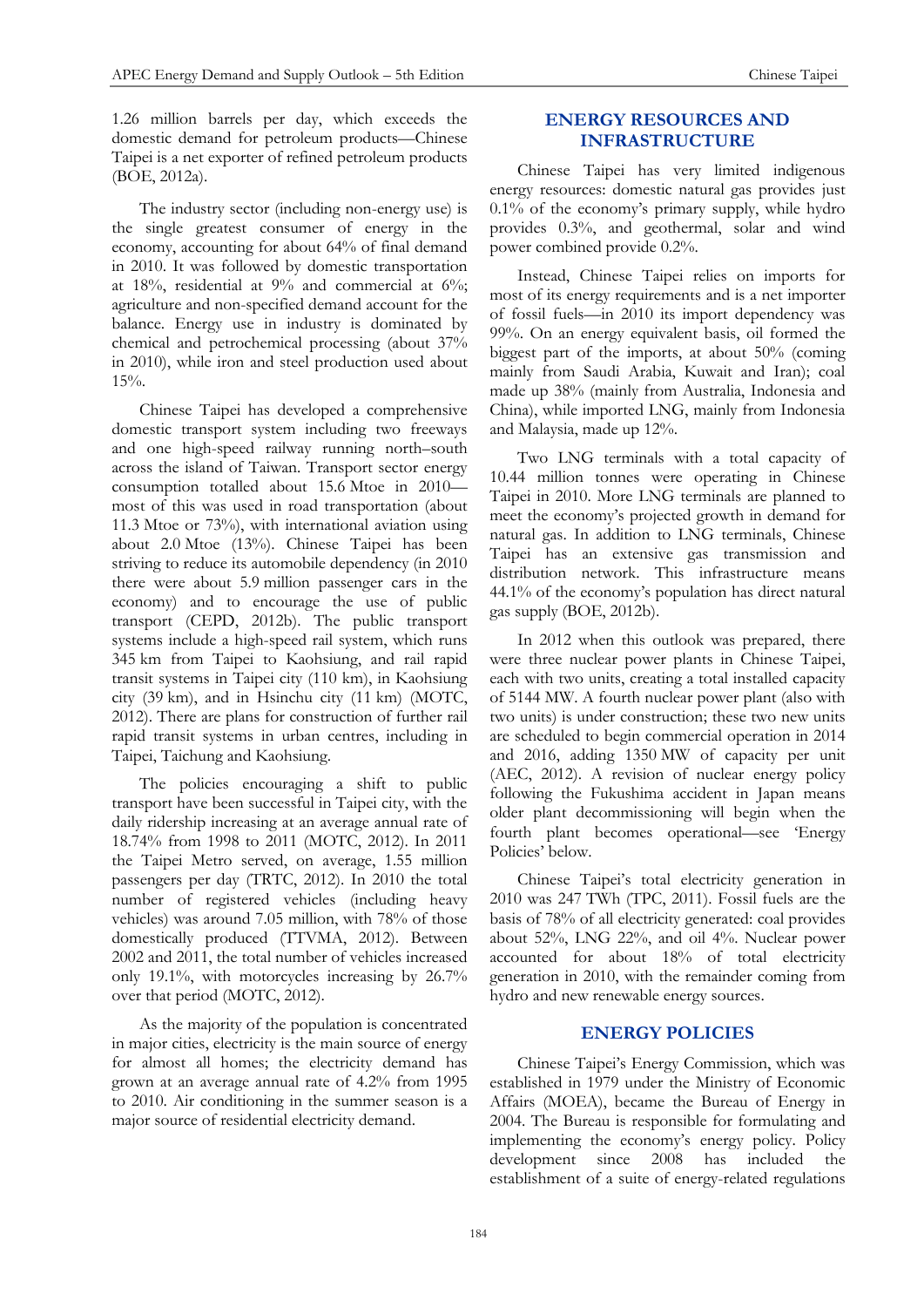defining the rules for markets in renewable energy, petroleum products, natural gas, and electricity. The aim is to create a better energy business environment.

The fundamental goal of Chinese Taipei's energy policy is to promote energy security, supported by secure imports of oil, natural gas and coal as well as the development of domestic energy resources including nuclear, fossil fuels, and new renewable energy sources.

On 5 June 2008, the Ministry of Economic Affairs released the *Framework of Taiwan's Sustainable Energy Policy* (BOE, 2012c). This presents a 'win-winwin' solution for energy, the environment and the economy. The framework addresses the constraints that Chinese Taipei faces in terms of its insufficient natural resources and limited environmental carrying capacity. It states that sustainable energy policies should support the efficient use of the economy's limited energy resources, the development of clean energy, and the security of energy supply. The framework establishes three goals:

- Reductions in energy intensity from 2005 levels—by 20% by 2015 and by 50% by 2025.
- Reductions in total  $CO<sub>2</sub>$  emissions, so that total emissions return to the 2008 level between 2016 and 2020, and are further reduced to the 2000 level by 2025; at the same time, the share of lowcarbon energy in the electricity generation system will be increased from the current 40% to 55% by 2025.
- Secure and stable energy supply, achieved by building a secure energy supply system to meet economic development goals, specifically 6% average annual GDP growth rate from 2008 to 2012, and USD 30 000 per capita income by 2015.

To achieve these goals, Chinese Taipei has set these energy conservation targets and strategies:

- *Industry sector*: raise boiler efficiency, expand cogeneration, and increase the share of highvalue-added industries
- *Power sector*: replace old coal-fired and gas-fired units with high-efficiency generating units and reduce line losses by improving power dispatch and transmission facilities
- *Transportation sector*: raise the fuel efficiency standard for private vehicles by 25% (compared to 2005 levels) by 2015
- *Residential and commercial sectors*: raise appliance efficiency standards to a range of 10% to 70% in 2011; completely eliminate incandescent lights and replace them with LED lighting by 2025.

In terms of electricity supply, Chinese Taipei aims to have an electricity supply that provides a reserve capacity of 16%, based on peak demand. Until 1998, the government-owned Taiwan Power Company (TPC) was the only power company<br>operating in Chinese Taipei. Because of operating in Chinese Taipei. Because of environmental issues and a complex official approval process, the construction of new power plants by TPC fell behind schedule; this resulted in the total reserve capacity falling below the government requirement between 1990 and 2004. Reserve capacity remained under 8% between 1990 and 1996. In order to stabilize the power supply, Chinese Taipei's electricity market was opened to independent power producers (IPPs) in 1998. TPC contracted with IPPs for a capacity of around 5000 MW to lift the target reserve capacity above 16%—a target which has been achieved since 2004 (TPC, 2011). In 2010, the total IPP capacity was 7707 MW, about 18% of the economy's total. The power produced by the IPPs is currently sold to TPC for distribution through TPC's transmission lines.

In another move to avoid electricity shortages, TPC was required to adopt new management systems, including demand-side control, increasing the purchase of electricity from cogeneration systems, providing price incentives for electricity demand reduction and other energy conservation measures. The Ministry of Economic Affairs has also announced it will open a fifth round of bidding to IPPs if the reserve capacity falls below 16% in the future.

In line with the government's overall goal of privatizing TPC and promoting the liberalization of the domestic power market, the Electricity Act was approved by Chinese Taipei's Legislative Yuan in early 2011. This enables IPPs to build and invest in transmission and distribution facilities. In addition, IPPs will be able to sell power to consumers directly, which means the market structure will no longer be a monopoly.

Following the 2011 Fukushima Daiichi Nuclear Power Plant Accident in Japan, Chinese Taipei reviewed its energy policy. On 3 November 2011, President Ma announced a new policy to "Steadily Reduce Nuclear Dependency, Gradually Move Towards a Nuclear-free Homeland, and Create a Low-carbon Green Energy Environment" (BOE, 2012d). The main aspects of the revised nuclear energy strategy are:

- To conduct a comprehensive safety examination of nuclear power plants to ensure nuclear safety
- To steadily reduce nuclear energy dependence by actively reducing electricity demand and peak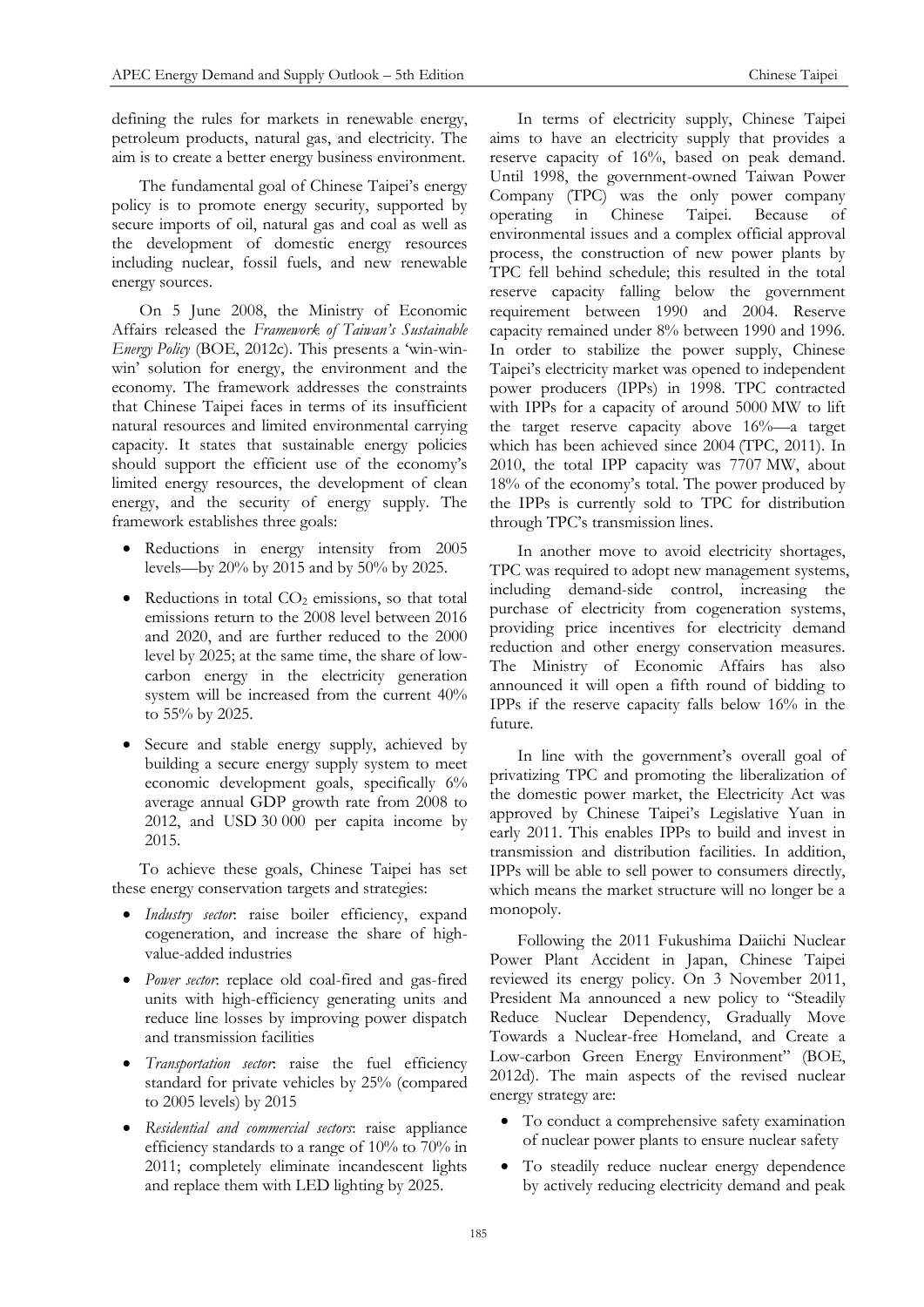load, and by promoting alternative energy sources to ensure stable power supply

- No extension to the lifespan of the three existing nuclear power plants (six units), with the expected first decommissioning to begin in 2018 and all six existing units to be decommissioned by 2025
- The safety of the fourth nuclear power plant (currently in construction) must be ensured prior to its commercial operation
- If the two reactor units of the fourth nuclear power plant are operating securely before 2016, the decommissioning of the oldest nuclear power plant will begin immediately (ahead of the planned 2018 date).

To implement the new energy policy, Chinese Taipei has set a goal for the total installed capacity based on renewable sources to reach 9952 MW by 2025 and 12 502 MW by 2030. This will come from wind power (4200 MW), solar photo-voltaic (3100 MW), hydro (2502 MW), waste (1369 MW), ocean (600 MW), fuel cell (500 MW), and geothermal/bio-gas (231 MW). The installed renewables capacity is also expected to contribute about 10% of the economy's overall power requirement by 2030.

Chinese Taipei's Renewable Energy Development Act (2009) also set up the incentives for private investment in renewable energy which are provided through a feed-in tariff (FIT) mechanism, under which TPC purchases power from renewables generators on contracts involving preferential rates and guaranteed grid connections. The overall aim is to secure the market for electricity generated from renewable energy.

Overall, Chinese Taipei is expected to continue to import almost all of its energy requirements throughout the outlook period due to its lack of indigenous energy sources. To minimize the impact of any oil supply disruptions, Chinese Taipei maintains an oil stockpile of no less than 60 days' supply. The economy has also tried to diversify its energy supply mix by switching from oil to natural gas, coal and renewable energy. In addition, it has started to secure international joint venture agreements to acquire captive supply sources (BOE, 2012e).

# **BUSINESS-AS-USUAL OUTLOOK**

# **FINAL ENERGY DEMAND**

Chinese Taipei's final energy demand is expected to grow 0.7% per year over the outlook period. The slowing of demand growth compared to earlier

periods is due to energy conservation efforts in all sectors and the economy's overall industry restructuring. The 'other' sector (which includes commercial, residential, and agricultural use) shows the highest annual growth rate of 1.5%, followed by industry at 0.6%. The economy's final energy intensity is expected to decline by about 52% between 2005 and 2035.

# **Figure CT2: BAU Final Energy Demand**



Source: APERC Analysis (2012) Historical Data: *World Energy Statistics 2011* © OECD/IEA 2011

#### **Figure CT3: BAU Final Energy Intensity**



Source: APERC Analysis (2012)

## Industry

Energy demand in the industrial sector is projected to grow at an average annual rate of 0.6% over the outlook period; this is lower than the average annual growth rate of 2.5% between 1990 and 2009. This reduction in demand growth is due to structural shift in the industrial sector, from energyintensive to non-energy-intensive industries, as well as improvements in energy efficiency. The current dominance of the petrochemical industry makes the Chinese Taipei industrial sector highly energy intensive. This energy intensity will reduce, as will the rate of increase in the sector's energy demand, as the electronics and ICT industries are expected to grow more quickly than the petrochemical industry.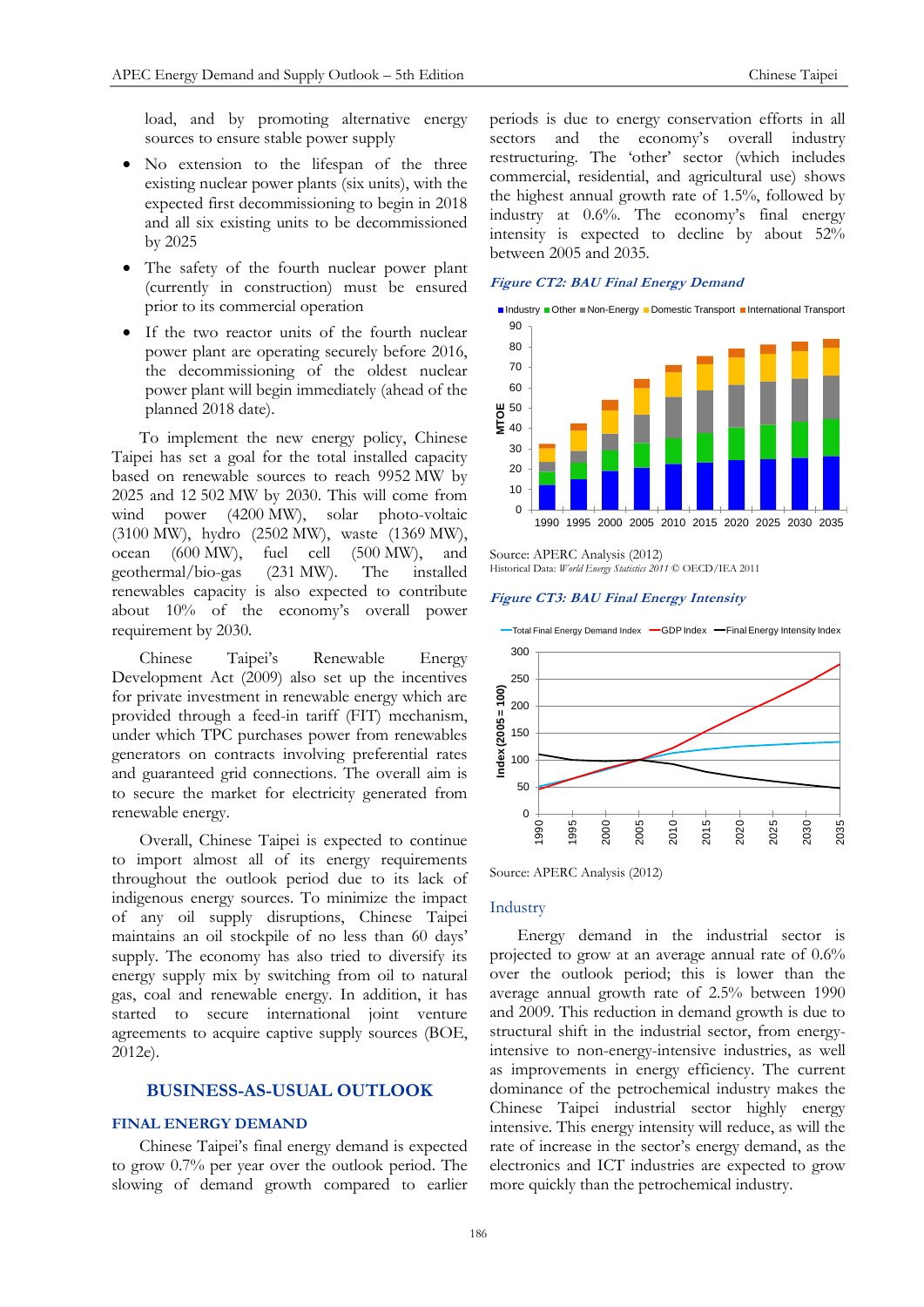The energy mix for the industrial sector over the outlook period shows a slow increase for coal and oil, accompanied by a much more rapid increase in the use of electricity and gas. This energy consumption trend matches the structural change from high-energy-intensive industry to high-value-added to high-value-added electronic or ICT-based industry. Energy intensity in this sector is expected to decline by 1.5% per year over the outlook period.

However, the projection also shows a continued growth in non-energy demand for fossil fuels. Petrochemicals will continue to play a major role in industry and in the economy's overall GDP growth, and Chinese Taipei will remain a larger exporter of petroleum products.

# Transport

Chinese Taipei's transport energy consumption has grown in parallel with its economic development, improvement in living standards, and upgrades in transportation infrastructure. The steep growth of the recent decades is expected to slow over the outlook period. While all domestic transport sub-sectors showed substantial average annual growth of 3.0% between 1990 and 2009, growth is expected to be slower between 2010 and 2035. Projections for the annual growth rate in number of passenger vehicles in use (less than 1.9%), and for motorcycles in use (less than 1.6%) are low, while the number of heavy vehicles (including buses) will grow a little faster (more than  $2\%$ ).

Total transport energy demand (domestic and international) is expected to grow slowly over the outlook period at an average annual rate of about 0.6%. This is due to improvement in public transportation systems and increases in vehicle energy efficiency. Energy use for domestic transportation has a projected annual growth rate of 0.5%, lower than the international transportation annual growth rate of 0.7%. The growth in international aviation energy demand is based on exports of high-valueadded manufacturing products, and the increase in direct air travel between Chinese Taipei and mainland China. To accommodate the predicted growth in air transport, Chinese Taipei has converted Songshan Airport in Taipei city to an international airport, expanded the freight handling capacity at Kaohsiung Airport, and is planning a third terminal at Taoyuan Airport.

Over the outlook period, rail transit systems are expected to gradually replace buses and passenger vehicles for city travel, while high-speed railways are expected to continue to replace passenger vehicles for inter-city travel. As a result, transport oil demand

is expected to grow at an average annual rate of only 0.4% over the outlook period. By contrast, transport electricity consumption is expected to grow at an average annual rate of 5.5%, matching the growth in public transportation systems. However, even in 2035, electricity use in transport will remain small compared to oil use.

# **Other**

Energy demand in the 'other' sector, which includes residential, commercial, and agricultural demand, is primarily driven by income growth and the improvement in living standards. The 'other' sector energy demand will grow at an average annual rate of 1.5% over the outlook period. Electricity is expected to continue to dominate the energy mix, accounting for 68% in 2035.

However, the annual growth rate for this sector is expected to slow in the long term, based on the adoption of many energy conservation measures, such as increased energy efficiency in appliances and other equipment, replacement and improvement of lighting, as well as incentives for energy conservation. The promotion of zero-energy (and zero-emission) construction will also make a contribution to reducing future energy consumption in the commercial and residential sectors.

## **PRIMARY ENERGY SUPPLY**

To reduce carbon emissions, Chinese Taipei is gradually reducing coal's share in its primary energy supply (from 38% in 2009 to 25% by 2035).

#### **Figure CT4: BAU Primary Energy Supply**



#### Source: APERC Analysis (2012) Historical Data: *World Energy Statistics 2011* © OECD/IEA 2011

Another recent policy initiative requires reduction in dependence on nuclear energy. The reduction in the use of coal and nuclear power will require an increase in the gas share of the primary supply (from 10% in 2009 to 23% by 2035) and more aggressive exploitation of renewable energy sources (from  $1\%$  in 2009 to  $5\%$  by 2035). The reduction in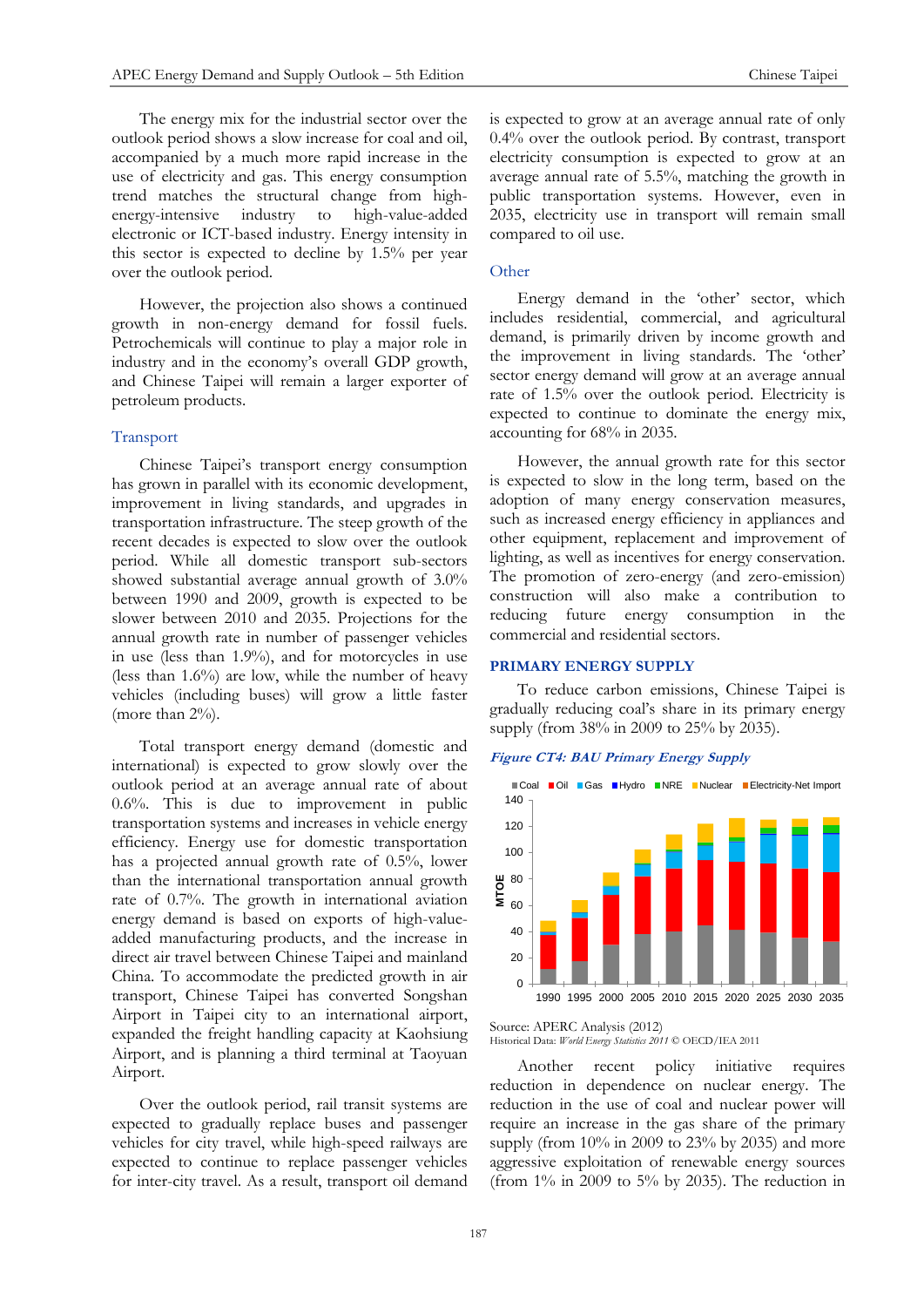coal imports and fast growth in gas imports are shown in Figure CT5.

#### **Figure CT5: BAU Energy Production and Net Imports**



Historical Data: *World Energy Statistics 2011* © OECD/IEA 2011

## **ELECTRICITY**

This business-as-usual (BAU) projection takes into account the November 2011 revision of energy policy, which announced the gradual phase-out of existing nuclear power plants.

By 2035, Chinese Taipei's total installed capacity is expected to reach 73.0 GW. The majority of this will be thermal  $(76%)$ ; this is made up of coal  $(33%)$ of total generation capacity), natural gas (38%) and oil (5%). Other generation capacity at the end of the outlook period will be from nuclear (4%), NRE (13%), and hydro (7%).

Chinese Taipei's total electricity generation is projected to increase from 226 TWh in 2009 to 336 TWh in 2035, growing at an average annual rate of 1.2%. Efforts to reduce the economy's  $CO<sub>2</sub>$ emission intensity will mean the share of coal will decrease from 55% in 2009 to 34% in 2035; it will be replaced by increased generation from natural gas and NRE sources. The natural gas share will increase significantly from 20% in 2009 to 43% in 2035.

Nuclear's share is expected to decrease from 18% in 2009 to only 7% in 2035, as a result of the decision not to extend the lifespan of existing plants. The share of electricity generation supplied by hydro is projected to increase from 2% in 2009 to around 4% in 2035. At the same time, as a result of government policy to promote the development of new and renewable energy sources (mainly wind power), the NRE share will increase from 2% in 2009 to 8% in 2035.

#### **Figure CT6: BAU Electricity Generation Mix**



Source: APERC Analysis (2012) Historical Data: *World Energy Statistics 2011* © OECD/IEA 2011

# **CO<sup>2</sup> EMISSIONS**

Chinese Taipei's total  $CO<sub>2</sub>$  emissions from fuel combustion are projected to reach 297 million tonnes of  $CO<sub>2</sub>$  in 2035, which is 15% higher than in 2009 and  $158\%$  of the 1990 level. Total  $CO<sub>2</sub>$  emissions are expected to peak at 307 million tonnes in 2025. In 2008, Chinese Taipei set a policy goal of a zero increase on 2000 levels (historically 219.4 million tonnes of  $CO<sub>2</sub>$  (IEA, 2009, p. III.42))—this projection in 2025 shows an overall increase of 40% on those 2000 levels. This outcome is a consequence of the 2011 change in energy policy to avoid extending the lifespan of existing nuclear power plants and to increase the use of coal- and gas-fired power plants to fill the gap. For Chinese Taipei to meet its own  $CO<sub>2</sub>$  emission reduction targets, more development of NRE will be necessary. Current development plans have identified offshore wind turbines and geothermal as potential sources. Another option to reduce  $CO<sub>2</sub>$  emissions is adoption of cleaner coal technologies and carbon capture and storage (CCS) in the economy's coal-fired power plants. Efficient coal technologies are discussed further in Volume 1, Chapter 13.

The electricity generation sector is expected to account for the largest share of  $CO<sub>2</sub>$  emissions in 2035 at 52% of total  $CO<sub>2</sub>$  emissions (156 million tonnes of  $CO<sub>2</sub>$ ). The industry sector is the next highest contributor, at 14% (41 million tonnes of CO2), followed by the domestic transportation sector at  $12\%$  (37 million tonnes of CO<sub>2</sub>).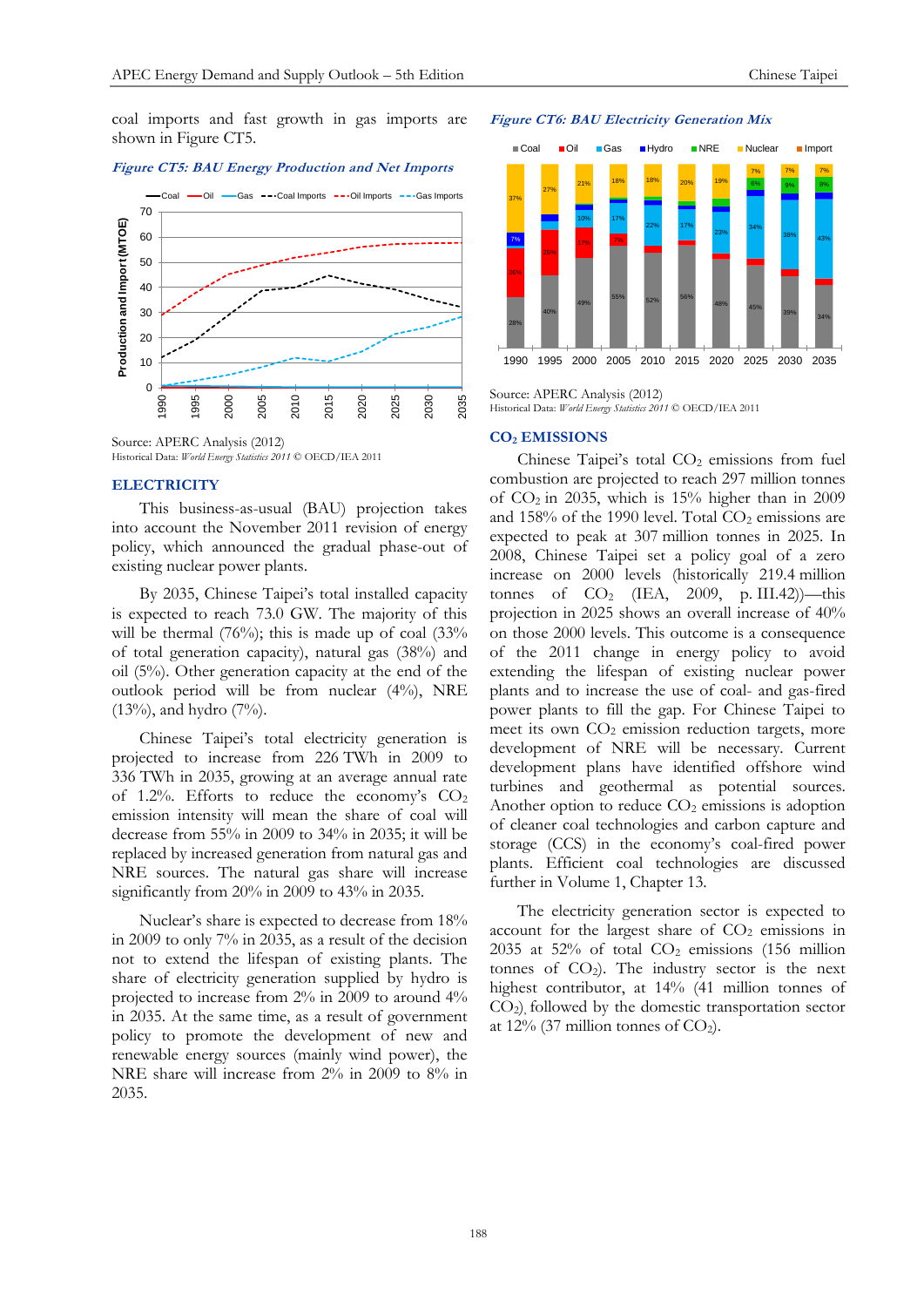

# **Figure CT7: BAU CO<sup>2</sup> Emissions by Sector**

Source: APERC Analysis (2012)

The decomposition analysis shown in Table CT1 suggests the growth in Chinese Taipei's GDP will be offset by a reduction in the energy intensity of GDP (energy efficiency and change in industrial structure) and a small reduction in the  $CO<sub>2</sub>$  intensity of energy (fuel switching).

# **Table CT1: Analysis of Reasons for Change in BAU CO<sup>2</sup> Emissions from Fuel Combustion**

|                                               |         | (Average Annual Percent Change) |          |          |          |
|-----------------------------------------------|---------|---------------------------------|----------|----------|----------|
|                                               | 1990-   | $2005 -$                        | $2005 -$ | $2005 -$ | $2010 -$ |
|                                               | 2005    | 2010                            | 2030     | 2035     | 2035     |
| Change in CO <sub>2</sub> Intensity of Energy | 0.6%    | $-1.4%$                         | $-0.3%$  | $-0.3%$  | $-0.1%$  |
| Change in Energy Intensity of GDP             | $-0.2%$ | $-2.1%$                         | $-2.7%$  | $-2.7%$  | $-2.8%$  |
| Change in GDP                                 | 5.3%    | 4.1%                            | 3.6%     | 3.5%     | 3.3%     |
| <b>Total Change</b>                           | 5.8%    | 0.5%                            | 0.5%     | 0.4%     | 0.3%     |

Source: APERC Analysis (2012)

## **CHALLENGES AND IMPLICATIONS OF BAU**

With limited domestic energy resources, the security of Chinese Taipei's energy supply is central to its energy policy goals of meeting a growing energy demand while reducing  $CO<sub>2</sub>$  emissions. The economy will have to look to low-carbon energy sources, in particular replacing coal with natural gas and renewable energy. Chinese Taipei has already moved to promote renewable energy with the 2009 introduction of the Renewable Energy Development Act, which uses preferential feed-in tariffs and guaranteed grid connections to encourage NREbased generation.

To decouple energy consumption and GDP growth, the service sector needs to be promoted and expanded and the industry sector needs to move to a less energy-intensive structure. For example, promoting knowledge-based industries in the Green Silicon Island, and other high-value-added and lowenergy-intensive scientific industry parks, could be one way to foster a less energy-intensive economy. At the same time, energy efficiency efforts need to be promoted throughout the economy.

The establishment of international stockpiling through regional cooperation could be an important way of stabilizing domestic energy supply, as could the acquisition of equity in international energy resource developments by the government-owned oil company.

# **ALTERNATIVE SCENARIOS**

To address the energy security, economic development, and environmental sustainability challenges posed by the business-as-usual (BAU) outcomes, three sets of alternative scenarios were developed for most APEC economies.

#### **HIGH GAS SCENARIO**

To understand the impacts higher gas production might have on the energy sector, an alternative 'High Gas Scenario' was developed. The assumptions behind this scenario are discussed in more detail in Volume 1, Chapter 12. The scenario was built around estimates of gas production that might be available at BAU prices or below, if constraints on gas production and trade could be reduced.

However, as Chinese Taipei's gas resources are very limited, the High Gas Scenario assumes no domestic production increases—as shown in Figure CT<sub>8</sub>.

#### **Figure CT8: High Gas Scenario – Gas Production**



Source: APERC Analysis (2012)

Additional gas consumption in Chinese Taipei in the High Gas Scenario will be a result of increased gas imports, as a result of the improved gas market situation in the APEC region. It will require the expansion of LNG terminals in the economy. Given Chinese Taipei's aspirations to reduce  $CO<sub>2</sub>$  emissions, this High Gas Scenario assumes the additional imported gas would be used to replace coal in electricity generation, as gas generally has less than half the  $CO<sub>2</sub>$  emissions of coal when used for electricity generation.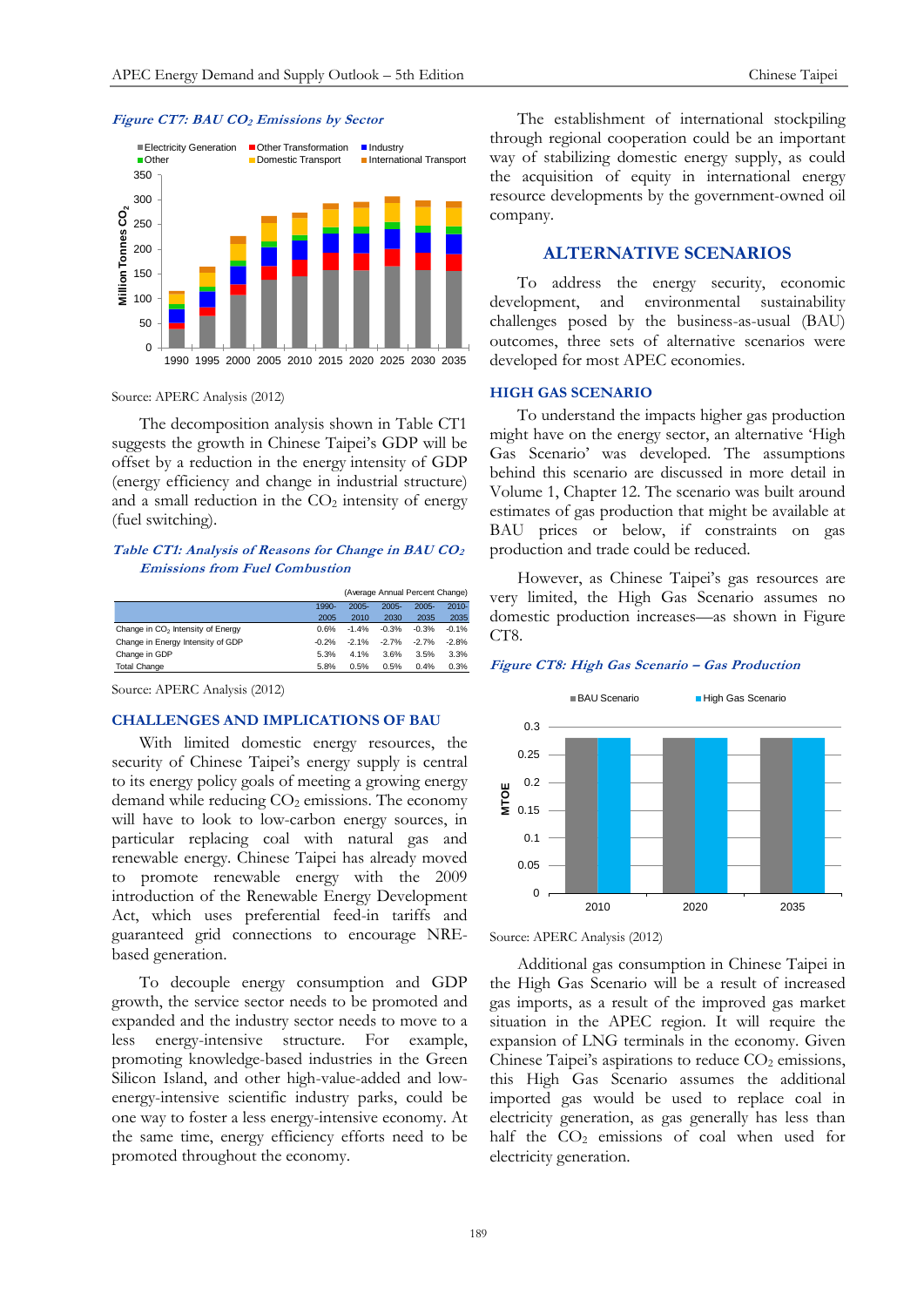Figure CT9 shows the High Gas Scenario electricity generation mix. This graph may be compared with the BAU case graph shown in Figure CT6. It can be seen that the gas share has increased by 4% by 2035, while the coal share has declined by an equal amount.

**Figure CT9: High Gas Scenario – Electricity Generation Mix**



Source: APERC Analysis (2012) Historical Data: *World Energy Statistics 2011* © OECD/IEA 2011

The resulting reduction in  $CO<sub>2</sub>$  emissions from electricity generation for Chinese Taipei is shown in Figure CT10. By 2035 there would be a  $3.3\%$ reduction compared to BAU scenario emissions.

## **Figure CT10: High Gas Scenario – CO<sup>2</sup> Emissions from Electricity Generation**



Source: APERC Analysis (2012)

# **ALTERNATIVE URBAN DEVELOPMENT SCENARIOS**

To understand the impact of future urban development on the energy sector, three alternative urban development scenarios were developed: 'High Sprawl', 'Constant Density', and 'Fixed Urban Land'. The assumptions behind these scenarios are discussed in Volume 1, Chapter 5.

Figure CT11 shows the change in vehicle ownership under BAU and the three alternative urban development scenarios. The difference between the scenarios is significant, with vehicle ownership being about 9% higher in the High Sprawl scenario compared to BAU in 2035, and about 8% and 9% lower in the Constant Density and Fixed Urban Land scenarios respectively. The model results suggest that better urban planning could significantly reduce the need for people to own vehicles.





Source: APERC Analysis (2012)

Figure CT12 shows the change in light vehicle oil consumption under BAU and the three alternative urban development scenarios. The impact of better urban planning on light vehicle oil consumption is even more pronounced than on vehicle ownership, as more compact cities reduce both the need for vehicles and the distances they must travel. Light vehicle oil consumption would be 18% higher in the High Sprawl scenario compared to BAU in 2035, and about 14% and 17% lower in the Constant Density and Fixed Urban Land scenarios respectively.

# **Figure CT12: Urban Development Scenarios – Light Vehicle Oil Consumption**



Source: APERC Analysis (2012)

Figure CT13 shows the change in light vehicle CO<sup>2</sup> emissions under BAU and the three alternative urban development scenarios. The impact of urban planning on  $CO<sub>2</sub>$  emissions is similar to the impact of urban planning on energy use, since there is no significant change in the mix of fuels used under any of these scenarios. Light vehicle  $CO<sub>2</sub>$  emissions would be 18% higher in the High Sprawl scenario compared to the BAU scenario in 2035. They would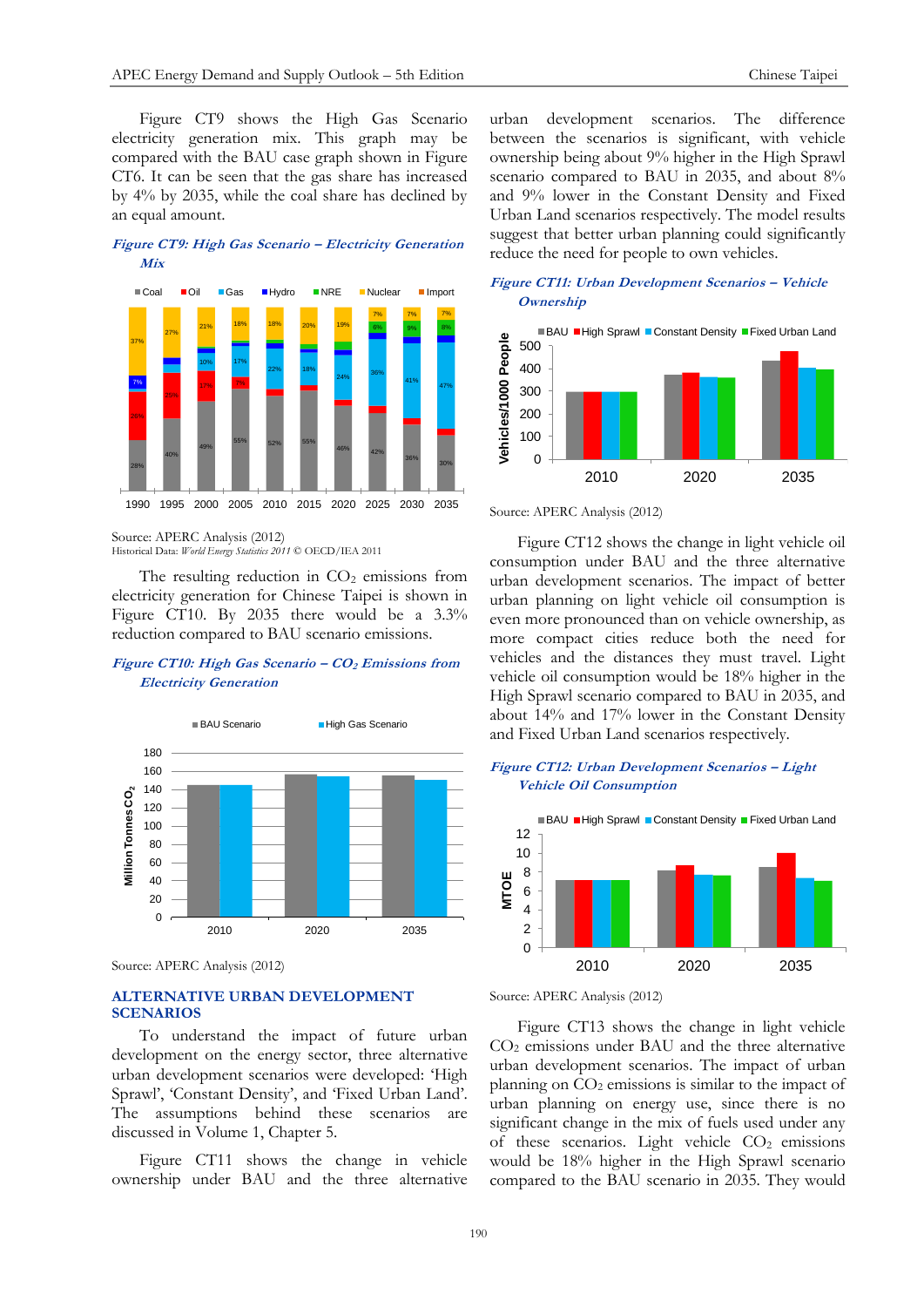be about 14% and 17% lower in the Constant Density and Fixed Urban Land scenarios respectively.

# **Figure CT13: Urban Development Scenarios – Light Vehicle Tank-to-Wheel CO2 Emissions**



Source: APERC Analysis (2012)

# **VIRTUAL CLEAN CAR RACE**

To understand the impact of vehicle technology on the energy sector, four alternative vehicle scenarios were developed: 'Hyper Car Transition' (ultra-light conventionally powered vehicles), 'Electric Vehicle Transition', 'Hydrogen Vehicle Transition', and 'Natural Gas Vehicle Transition'. The assumptions behind these scenarios are discussed in Volume 1, Chapter 5.

Figure CT14 shows the evolution of the vehicle fleet under BAU and the four 'Virtual Clean Car Race' scenarios. By 2035 the share of the alternative vehicles in the fleet reaches around 60% compared to about 14% in the BAU scenario. The share of conventional vehicles in the fleet is thus only about 40%, compared to about 86% in the BAU scenario.

# **Figure CT14: Virtual Clean Car Race – Share of Alternative Vehicles in the Light Vehicle Fleet**



Source: APERC Analysis (2012)

Figure CT15 shows the change in light vehicle oil consumption under BAU and the four alternative vehicle scenarios. Oil consumption drops by 39% in the Electric Vehicle Transition, Hydrogen Vehicle Transition, and Natural Gas Vehicle Transition scenarios compared to BAU by 2035. The drop is large as these alternative vehicles use no oil. Oil demand in the Hyper Car Transition scenario is also significantly reduced compared to BAU: down 25% by 2035—even though these highly efficient vehicles still use oil.

## **Figure CT15: Virtual Clean Car Race – Light Vehicle Oil Consumption**



Source: APERC Analysis (2012)

Figure CT16 shows the change in light vehicle CO<sup>2</sup> emissions under BAU and the four alternative vehicle scenarios. To allow for consistent comparisons, in the Electric Vehicle Transition and Hydrogen Vehicle Transition scenarios the change in  $CO<sub>2</sub>$  emissions is defined as the change in emissions from electricity and hydrogen generation. The emissions impacts of each scenario may differ significantly from its oil consumption impact, since each alternative vehicle type uses a different fuel with a different level of emissions per unit of energy.

# **Figure CT16: Virtual Clean Car Race – Light Vehicle CO2 Emissions**



Source: APERC Analysis (2012)

In Chinese Taipei, the Hyper Car Transition scenario is the clear winner in terms of  $CO<sub>2</sub>$  emission reductions, with an emissions reduction of 24% compared to BAU in 2035. The Electric Vehicle Transition scenario offers emission reductions of about 15%. The Electric Vehicle Transition scenario does not do as well as the Hyper Car Transition scenario in Chinese Taipei because in this economy coal-fired generation would be the marginal source for much of the additional electricity required by the electric vehicles.

Under the Natural Gas Vehicle Transition scenario, 2035 emissions would be reduced by about 5%, reflecting the slightly lower carbon intensity of natural gas and the slightly higher efficiency of natural gas vehicles compared to conventional vehicles. The Hydrogen Vehicles Transition scenario